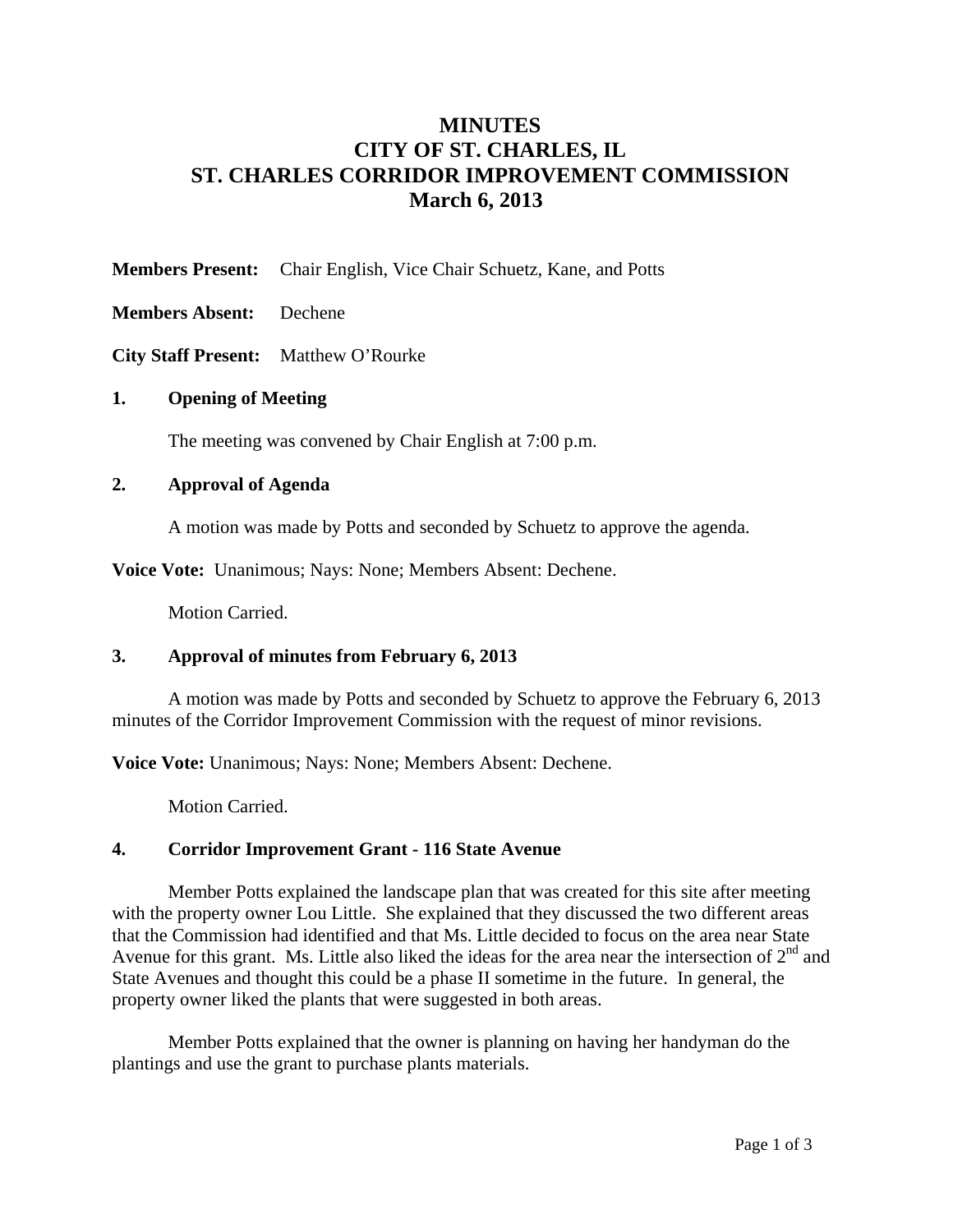Member Potts explained that if phase II should move forward she created a plan for that area that uses the same species such as the little limes and incredibals.

A motion was made by Kane and seconded by Schuetz to recommend approval of and to forward the grant application to the City Council for approval of a Four Season Grant at 116 State Avenue.

**Voice Vote:** Unanimous; Nays: None; Members Absent: Dechene.

Motion Carried.

## **5. Corridor Improvement Grant - 108 S. Second Street (Doc Morgan)**

Member Potts described the details of the plan that was distributed. Member Potts stated that she confirmed with the applicant that they are attached to the junipers up front and that they do not want to remove them. Member Potts suggested to the applicant that they have the junipers trimmed and tidied up.

Member Potts stated that the applicant liked the suggestions of burning bushes, amelanchiers, and pinky winky hydrangeas to add color. Member Schuetz asked about any hostas. Member Potts explained that there are some shown on the plans and that the applicant will be bringing these from her yard.

Member Potts explained that the plan is focused on the area at the northwest corner of the building and that many of the plants will help soften the building and hide the railings around the basement wells.

Member Potts stated that Ms. Bierman does have a member of Staff that will be able to plant the materials.

A motion was made by Schuetz and seconded by Kane to recommend approval of and to forward the grant application to the City Council for approval of a Four Season Grant at 108 S. Second Street.

**Voice Vote:** Unanimous; Nays: None; Members Absent: Dechene.

Motion Carried.

## **6. Corridor Improvement Grant – 203 Illinois Avenue (Wilson Travel)**

Member Potts distributed the plan for the members to review. She explained that she met with the property owner to discuss the options and the applicant decided on this plan. Member Potts explained that the focus of the plan is to take pachysandra around the front of the building and the sign and to remove the existing vinka. The juniper and yews to the side of the sign will also be removed. Member Schuetz asked if the vinka will be completely removed. Member